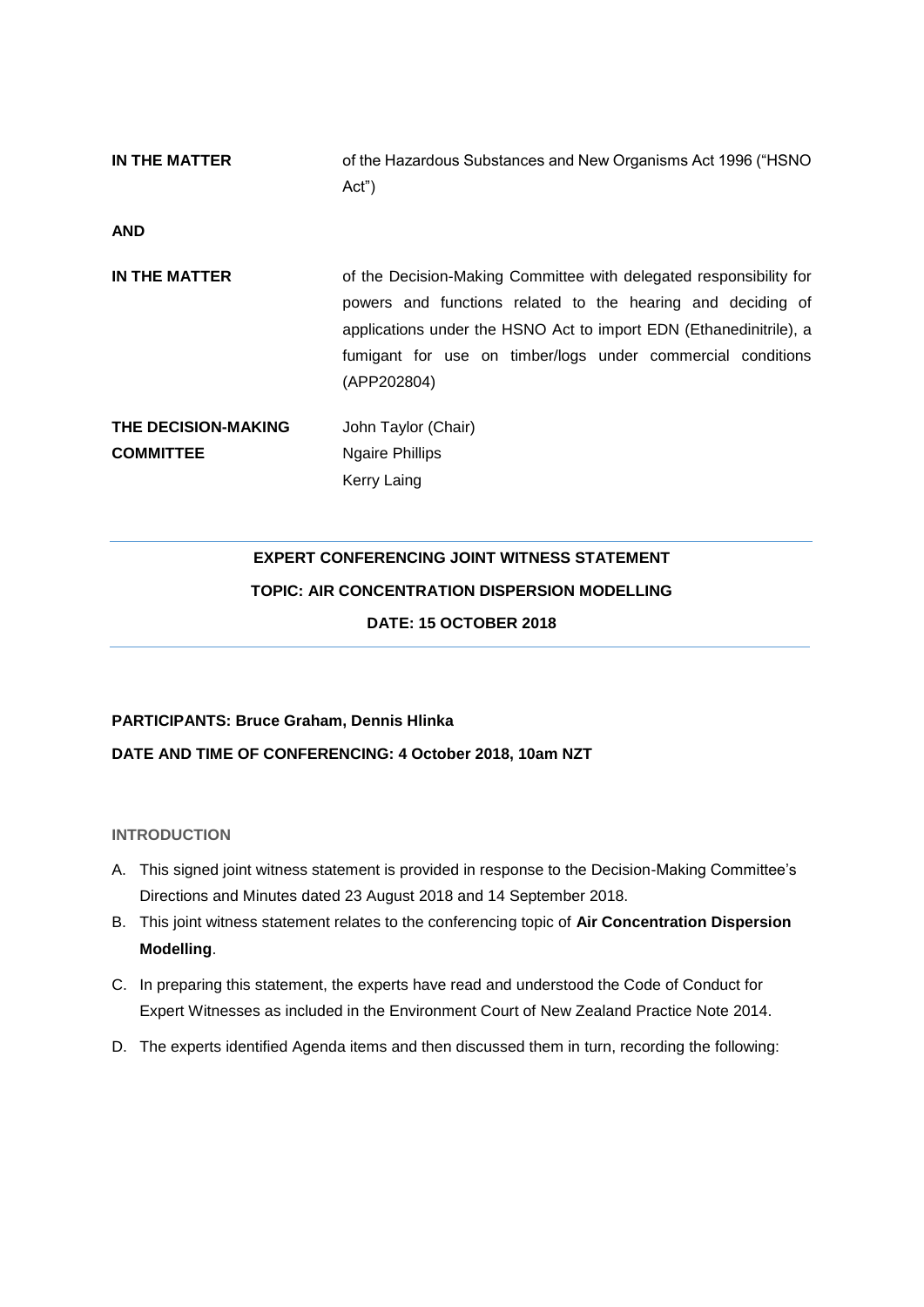#### **1. UNCERTAINTIES IN THE USE OF DISPERSION MODELLING**

**Issue:** Is dispersion modelling an appropriate tool for assessing EDN releases from the fumigation of logs under tarpaulins?

**Consideration:**Atmospheric dispersion modelling has some inherent uncertainties but, in the absence of any reliable field monitoring data it is the only available option. The algorithms and dispersion parameters used in the modelling are generally based on conservative assumptions and this often results in an over-estimate of the potential downwind effects. However, that is not always the case. It is not possible to accurately quantify the uncertainties involved in most assessments.

The non-uniform and short-term nature of the releases from log fumigations will introduce additional uncertainties in the modelling results. This will only be of limited concern when considering 1-hour and 24-hour averages because of the 'smoothing' effect of the time-averaging. It would be more of a concern if the modelling was to be used for assessing potential exposures over periods of say 15 minutes.

**Agreement/Disagreement:** Dr Graham and Mr Hlinka agree that there will be uncertainties in the modelling results which cannot be quantified. Dr Graham believes that, on the basis of a precautionary approach, the modelling results should be evaluated using the typically applied uncertainty factor of  $\pm 2$ . However, Mr Hlinka's view is that no additional reliability factor is required because the uncertainties are already covered by the inherent conservativism in the model itself and in the assumptions around specific input parameters, including the use of the Monte Carlo method for determining the fumigation start dates and times.

## **2. DISPERSION MODEL USED**

**Issue:** Is AERMOD an appropriate model to use for the fumigation assessment?

**Consideration:** The use of AERMOD has been validated for a range of industrial source emissions and it is being routinely used for such assessments both within New Zealand and overseas. In addition, development work is currently under way in the USA to incorporate it into more specialised applications, such as in the model PERFUM, which is used for the assessment of field fumigation activities.

**Agreement/Disagreement:** Both experts agree that AERMOD should be accepted as a suitable model for use in the EDN assessment.

#### **3. METEOROLOGICAL DATA**

**Issue:** Was the modelling based on appropriate local meteorological data?

**Consideration:** The January 2018 version of the Sullivan modelling report indicated that they had difficulties in accessing suitable meteorological data for the Tauranga area and instead used a data file produced using the WRF modelling system. In his report, Dr Graham questioned what local data, if any, was used to produce the WRF files.

The following additional information has since been provided by Mr Hlinka: The data file produced by the WRF model can be described as a "pseudo station" of both surface and upper air data located directly at the log pile site in Tauranga based on 1-km gridded data. The gridded data is based on the geographically varying micro-physics of the atmospheric layers in response to the changes in heat and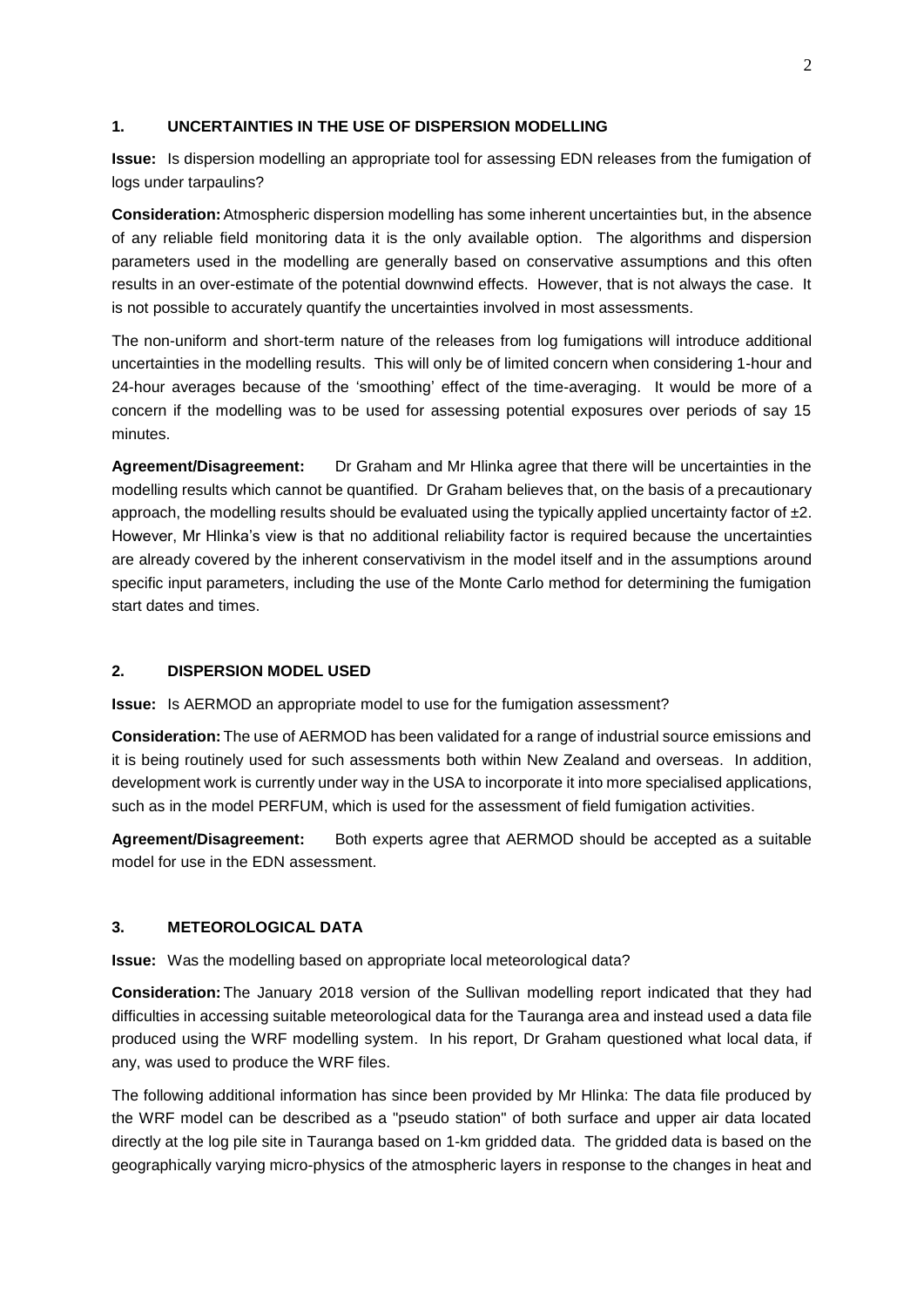moisture fluxes over geographically varying surface features over both land and sea. This creates a reasonably site-specific meteorological definition of the atmosphere at the ground and through the various layers directly above the Tauranga site. The raw input data for the WRF model would have included that from two upper air monitoring stations located at Whenuapai and Paraparaumu, and any or all of the 7 fully automated surface weather observation stations operated by the NZ Meteorological Service, including the one at Tauranga airport.

Agreement/Disagreement: Both experts agree that the modelling was based on appropriate local meteorological data.

## **4. 1-HOUR VS 24-HOUR AVERAGE RESULTS**

**Issue:** The reported 24-hour average results are higher than the 1-hour average results, which is the reverse of that usually observed with air modelling and monitoring data.

**Consideration:**When questioned on this, Dr Sullivan (Rotorua transcript, p233, lines 6 to 30) indicated that it was related to the high proportion of zero values in the hourly results. That explanation was confirmed by Mr Hlinka during the conferencing. However, Dr Graham is concerned that this suggests that the 95th percentile values, as reported in the modelling, may not give a meaningful indication of the potential near-maximum 1-hour exposures. Mr Hlinka indicated that the 95<sup>th</sup> percentile is the level typically reported in the USA, although the 98<sup>th</sup> and 99<sup>th</sup> percentiles are also considered in some instances. He has also produced a more detailed summary of the approach taken by the US EPA, which is appended to this statement as Attachment 1.

Dr Graham noted that a range of percentiles, up to and including the 99.9<sup>th</sup> is recommended in the Good Practice Guide published by the NZ Ministry for the Environment. However, the latter is based on the use of a full year of meteorological data (ie 8760 hourly data points) which is not directly comparable to the randomized sampling approach used for the fumigation modelling. The actual modelling was conducted with a much larger data set consisting of a full 5-years of hourly meteorological data with randomized emissions. The 40 simulation runs over the 5-years is equivalent to 200-years of modelled randomized emissions. Dr Graham accepted that the 99.9<sup>th</sup> percentile is likely to give an overly conservative assessment of the potential effects.

**Agreement/Disagreement:** Both experts agree that any future modelling should include reporting of the 98<sup>th</sup> percentile for the hourly average result.

#### **5. LOG PILE SIZES**

**Issue:** What is the most appropriate log pile size for use in the modelling assessment?

**Consideration:** The modelling reported in the application was for a log pile size of 750 m<sup>3</sup>, but Dr Graham suggested that a size of 1500  $m<sup>3</sup>$  would be more appropriate. His figure was based on a review of methyl bromide fumigation data from a range of New Zealand ports, which he carried out for ERMA New Zealand in support of the reassessment of that fumigant in 2009. In response Draslovka arranged for a revised modelling assessment based on a pile size of 1000 m<sup>3</sup> (Sullivan report, August 2018). It was stated that this was based on Genera data for 2017, which showed a national average stack size of 1000 m<sup>3</sup>. No actual data was submitted in support of that position and when questioned, Genera's Mr Self simply stated (Rotorua transcript, p353, line 16) that log stacks are currently up to 1000 m<sup>3</sup>.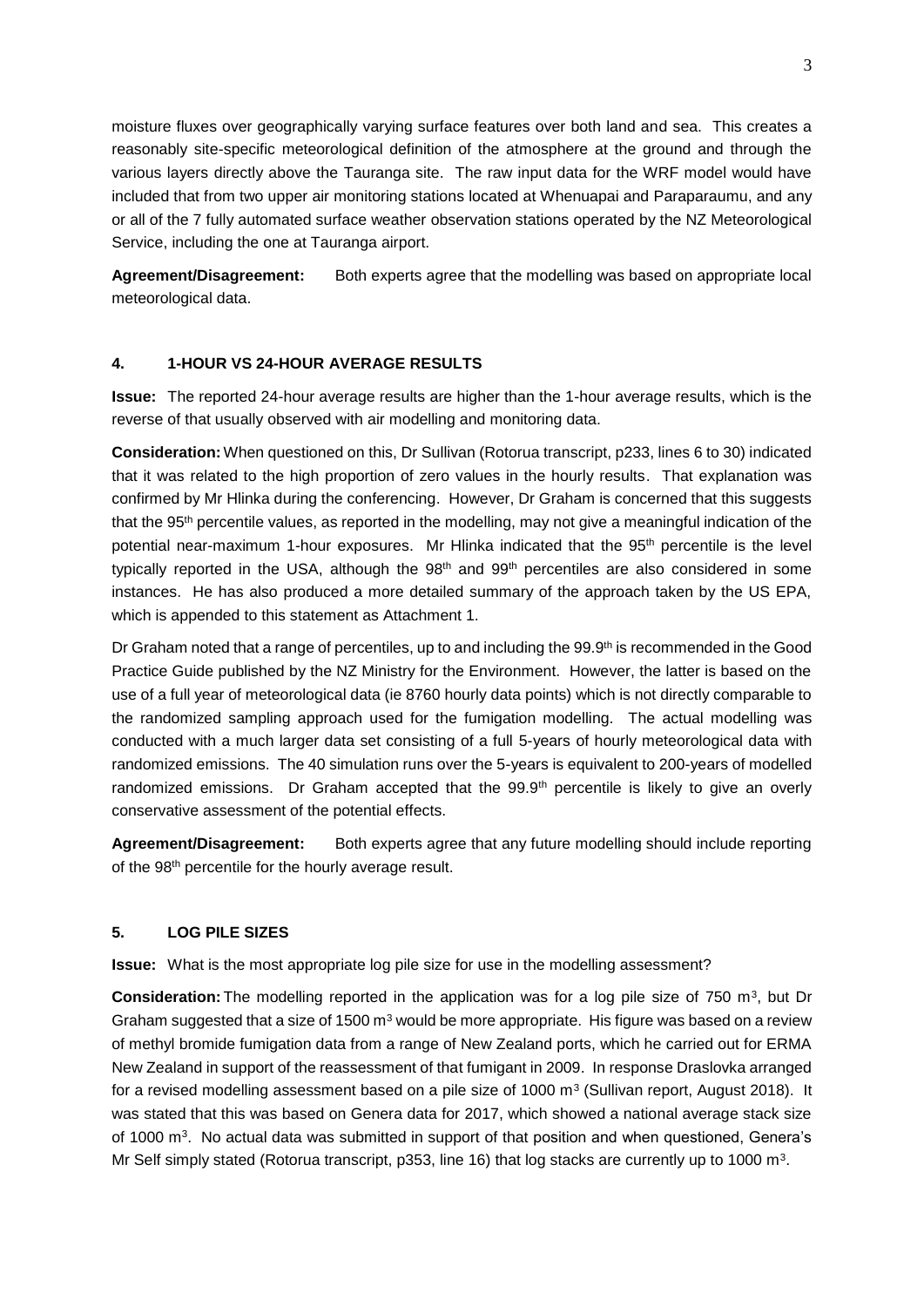**Agreement/Disagreement:** Mr Hlinka was unable to comment on the most appropriate log pile size to be used in the modelling because he has no direct experience in that area. Dr Graham accepts that a 1000 m<sup>3</sup> limit may apply at the Port of Tauranga because of the space limitations at that site. However, that may not be the case at other locations, such as Picton, which is where the larger pile sizes were reported in 2009. He noted that this variation could possibly be addressed by requiring separate assessments for each port, such as would be required through the 'permission' provisions available under the HSNO Act.

The potential effects of the fumigant releases are directly related to the mass emission rate, so any increase in log pile size will result in a proportional increase in the potential effects, because of the increased quantities of fumigant being used. However, both experts agree that this would be best assessed through additional modelling, rather than by simple extrapolation, in order to account for any concomitant changes in the dimensions of the log piles, especially the height.

## **6. PILE SIZE TO BE USED IN MULTIPLE LOG PILE MODELLING**

**Issue:** What log pile size should be used in modelling releases from multiple piles?

**Consideration:** Draslovka have questioned the use of the maximum pile size for all log piles in the modelling for multiple piles (eg. Wellington transcript, Gear,  $p50$ , lines  $10 - 15$ ). They argued that it was unlikely that all 30 log piles would be the same size and it may be more appropriate to use a lower average value. However, comparison of the modelling results for a single log pile and for multiple log piles shows that there is very little interaction between the releases from different piles. The results for multiple piles are approximately double those of the single pile, which is primarily due to having two adjacent piles ventilated within the same hour; ie. the hourly mass emission rate is doubled. Other than that, the contour lines show only minimal overlap between the three different groups of log piles.

**Agreement/Disagreement:** both experts agree that the modelling results for multiple log piles are not unduly affected by assumptions around the size of individual log piles, and no additional assessment of this aspect is required.

## **7. EDN RELEASE HEIGHT**

**Issue:** What is the most appropriate release height for use in the modelling assessment?

**Consideration:**The modelling reported in the application documents was based on a log pile height of 2.5 metres but Dr Graham pointed out in his report that the piles could be much higher than that. In response to this Draslovka arranged for the revised modelling to be carried out using a pile height of 3.3 metres (August 2018 modelling report). From information presented at the hearing it appears that the practice used at the Port of Tauranga is to stack the logs up against a 6 metre high support at one end and the actual pile height will vary along the length of the pile (Rotorua transcript, McConville, p200, lines 18 – 21).

**Agreement/Disagreement:** Neither of the experts has access to detailed information on log pile heights and they are mainly reliant on the estimates provided by others. In reality the EDN releases will occur from ground level up to the top of the pile, but Mr Hlinka noted that this is addressed to some extent in the modelling, which automatically sets the release height at 50% of the log pile height. The full vertical extent of the emissions of the log piles was also addressed in the modelling by including a sigma-Z distribution centered at the modelled release height.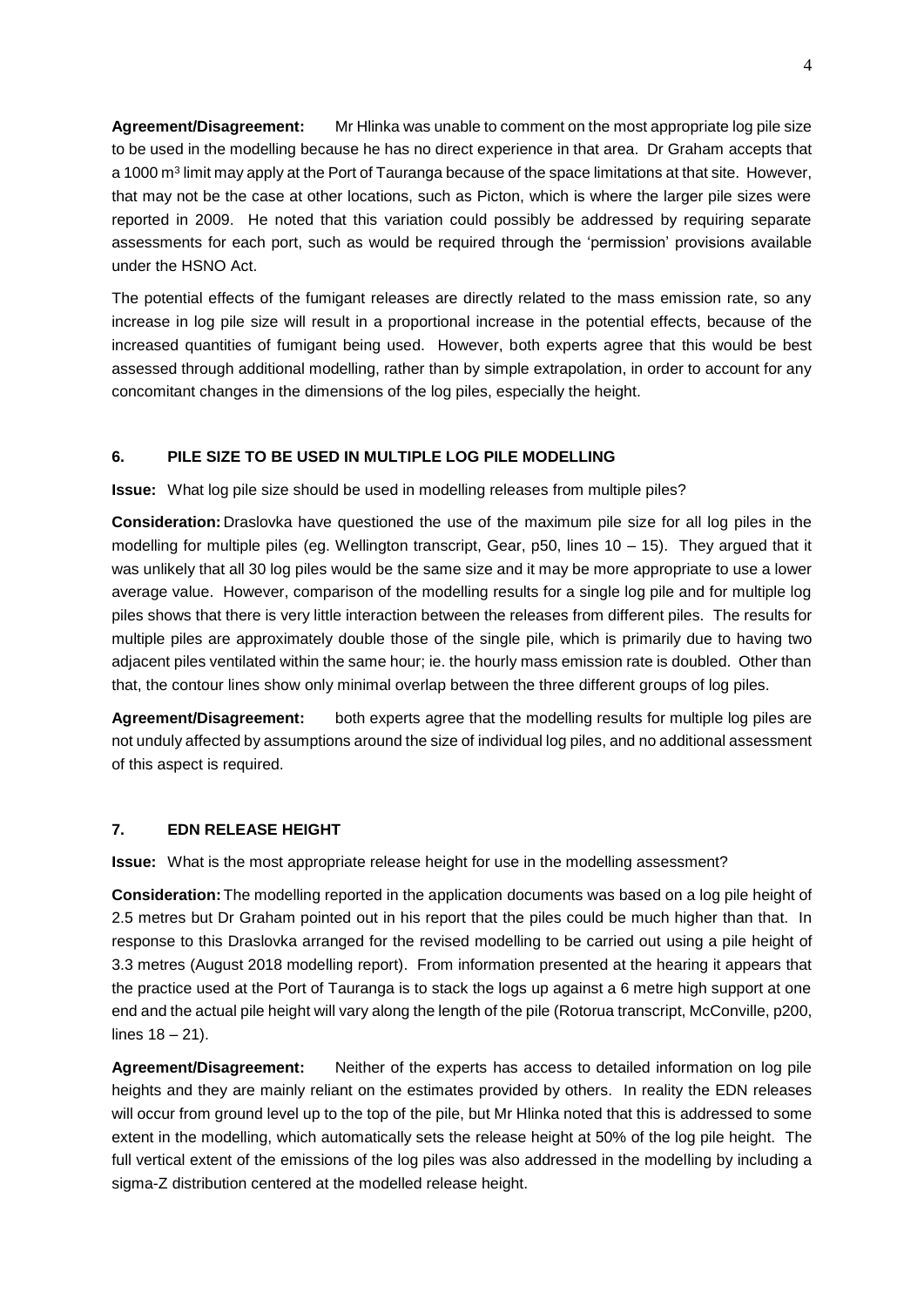Both experts agree that the log pile height can have a significant influence on the modelling results, with increases in the EDN release height leading to lower overall effects. Given the possible range in pile sizes they believe it would be appropriate for any additional modelling to be carried out using two log pile height options of 2.5 and 5 metres.

# **8. EDN LOAD FACTOR**

-

**Issue:** What load factor should be used in determining the probable end-point EDN concentration and the resulting mass of EDN released in the ventilation phase?

**Consideration:**As referred to in the application, the load factor is a measure of the proportion of space taken up by the logs underneath a tarpaulin. The stated load factor has varied from 40 to 50% (Hall, *et al*, October 2016<sup>1</sup> ), 50% (Brierley *et al*, July 2017<sup>2</sup> ), and then 55 to 58% (Draslovka response to the EPA Science Report). The latter figures were derived from discussions with Genera (eg. Rotorua transcript, Swaminathan, p208, lines 19 to 22) and a value of 55% was used for the August 2018 modelling. However, Dr Graham's understanding is that load factors are not routinely measured during fumigations and, in reality, would be extremely difficult to determine. When questioned on the matter Mr Self of Genera simply referred to a 'rule of thumb' factor of 1.7 (0.58 is the reciprocal of 1.72) which is used by the industry in estimating the quantity of logs that can be placed in the hold of a ship (Rotorua transcript, p 354, lines 14 to 31). This bears no relationship to any measured load factor for log piles under tarpaulins.

**Agreement/Disagreement:** Mr Hlinka was unable to comment on this matter because he has had no involvement in this aspect of the applicant's work. Dr Graham believes that, in the absence of any meaningful real-world data on load factors a value of 50% should be used simply on the basis that it represents an approximate mid-point of the available estimates.

# **9. EDN RELEASES DURING THE FUMIGATION PHASE**

**Issue:** Are the EDN releases during the fumigation phase likely to cause any significant adverse effects?

**Consideration:**Small amounts of EDN may be released by permeation through the tarpaulin during the fumigation phase. The August 2018 modelling was based on an hourly release rate of less than 10 µg/cm<sup>2</sup>/sec, which is considerably lower than the release rate of 333.3 µg/cm<sup>2</sup>/sec during the ventilation phase. In addition, Draslovka pointed out that the estimated permeation rate was conservative because it was based on steady state laboratory concentration data, rather than the reducing concentrations that would occur under a tarpaulin (eg. Rotorua transcript, Swaminathan, p206, line 34 – p207, line 14).

**Agreement/Disagreement:** Both experts agree that the EDN releases during the fumigation phase are unlikely to make any significant contribution to the potential adverse effects from the overall fumigation operation.

<sup>1</sup> Fumigation monitoring – Fumigas EDN commercial log trial to determine ethanedinitrile emissions. Hall. *et al*, Plant & Food Research, Auckland, October 2016.

<sup>2</sup> Ethanedinitrile (EDN): A new fumigant for phytosanitary treatment of New Zealand export logs. Brierley, *et al*, Plant & Food Research, Auckland. July 2017.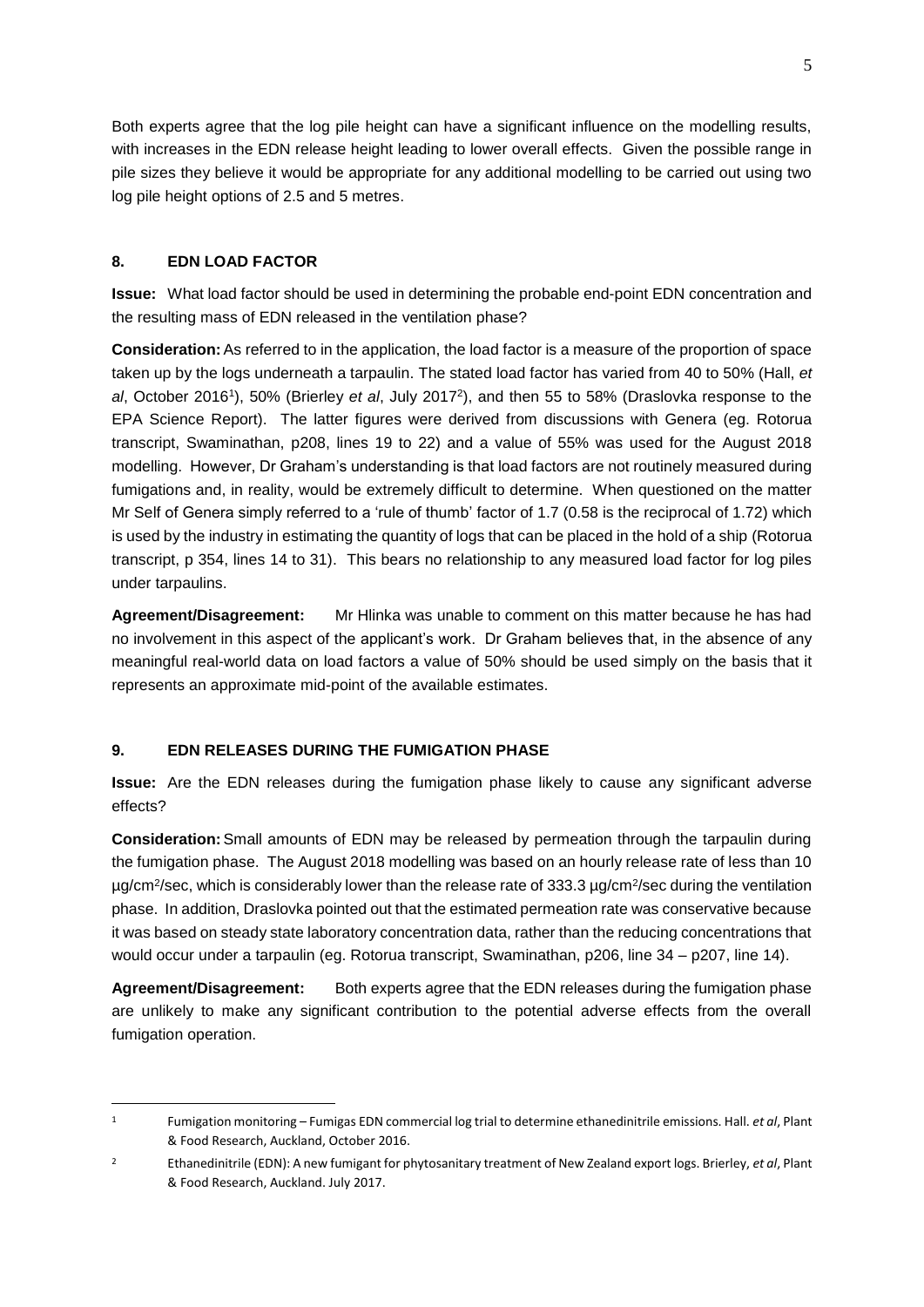#### **10. EDN RELEASES DURING THE VENTILATION PHASE**

**Issue:** What residual concentration should be used for the EDN releases during ventilation?

**Consideration:** The January 2018 modelling was based on a residual EDN concentration under the tarpaulin of 660 ppm, immediately prior to the start of the ventilation phase. This was challenged by Dr Graham on the basis that it was based on an artificial adjustment of laboratory results that was not supported by any real-world measurement data. In addition, it is highly dependent on the assumed load factor. Dr Graham noted in his report that the adjustment was not insignificant (5216 ppm reducing to 660 ppm) and the original experimental data had a high level of uncertainty ( $5216 \pm 4182$ ppm). The August 2018 modelling report was based on an even lower residual concentration of 376 ppm. The residual EDN concentration is used in conjunction with the load factor to determine the EDN mass emission rate in the ventilation phase.

It should also be noted that this issue would become largely irrelevant if the EPA decides to specify a maximum EDN concentration limit that should be achieved prior to the start of ventilation. Dr Graham had suggested a limit of 700 ppm and Draslovka appear to have accepted that in their submissions.

**Agreement/Disagreement:** Mr Hlinka was unable to comment on this matter, while Dr Graham pointed out that the issue could be most easily addressed by using the HSNO controls to specify a maximum EDN concentration limit prior to ventilation. Any additional modelling should be based on the proposed limit.

## **11. OVERALL CHANGES TO THE MODELLING RESULTS**

**Issue:** How will the modelling results be affected by the various changes in input parameters discussed above?

**Consideration:**Some of the changes discussed above will have an effect on the modelling results. This applies in particular to the values adopted for load factor, residual EDN concentration, and log pile size, and also the consideration of other percentiles of the results.

**Agreement/Disagreement:** The experts agree that additional modelling will be necessary if the Decision Making Committee wishes to consider the possible effects of changes to any of the input parameters discussed above.

#### **12. APPLICABILITY TO OTHER TYPES OF FUMIGATION**

**Issue:** Can the modelling results be used to predict the potential impacts from other forms of fumigation, including logs placed in ship holds or shipping containers, or fumigation of other commodities in fixed fumigation chambers.

**Consideration:** The dispersion characteristics for each of these sources would be totally different from those of the log piles.

**Agreement/Disagreement:** The experts agree that the modelling results for log piles under tarpaulins cannot be used to predict the potential impacts from other forms of fumigation because of the different dispersion characteristics of the EDN releases.